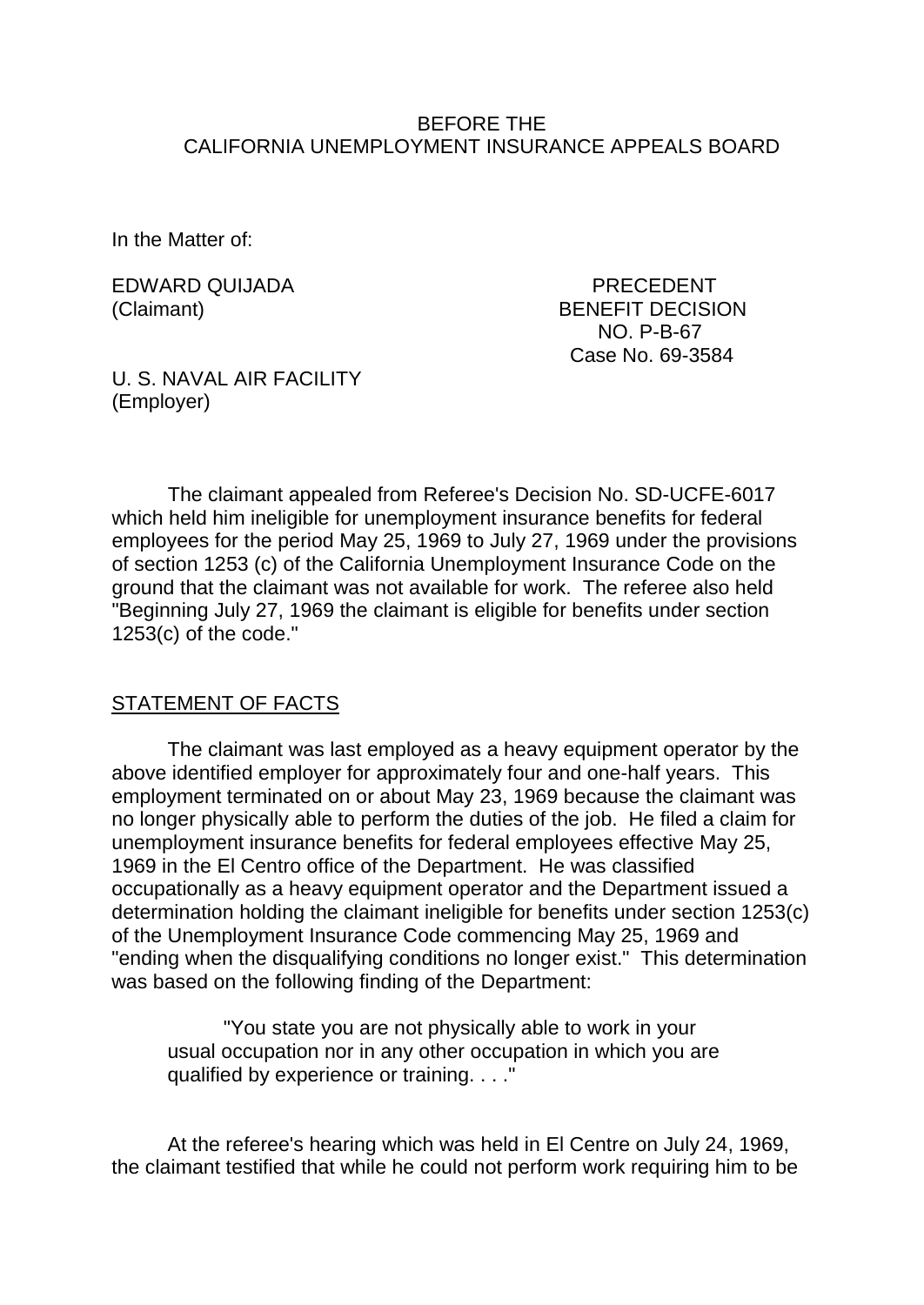The referee found that a labor market existed for the claimant and, based on the claimant's unrefuted testimony, concluded that he was available for work as of the date of the hearing.

## REASONS FOR DECISION

Chapter 85, Title 5, of the United States Code and supplementary regulations provide for unemployment insurance benefits to be paid to federal employees. Entitlement to such benefit payments shall be determined under the provisions of the unemployment insurance law of the agent state, in this case California.

Section 1253(c) of the California Unemployment Insurance Code provides:

"1253, An unemployed individual is eligible to receive unemployment compensation benefits with respect to any week only if the director finds that:

\* \* \*

"(c) He was able to work and available for work for that week."

There is no question that the claimant is physically unable to perform work as a heavy equipment operator. However, based on his testimony, the referee found that there was other work which the claimant could perform and for which an adequate labor market existed and, at least as of the date of the referee's hearing, the claimant met the availability requirements of section 1253(c) of the code. This finding of the referee is not arbitrary, but is supported by the weight of the evidence and therefore we shall adopt it as our own. (Appeals Board Decision No. P-B-10)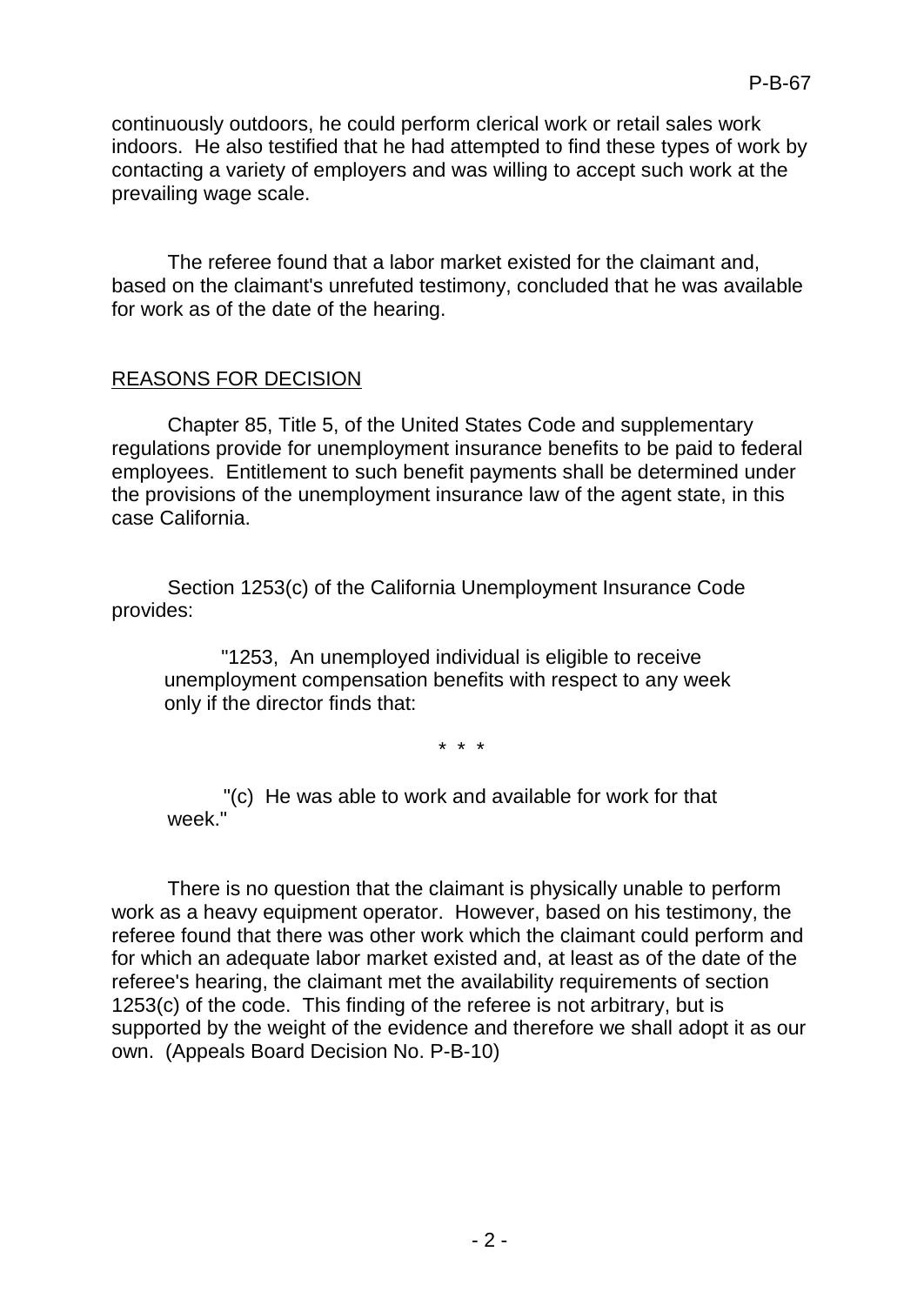The referee's hearing was held on Thursday, July 24, 1969 and he concluded that the claimant was ineligible under section 1253(c) of the code until July 27, 1969, and beginning July 27, 1969 he met the eligibility requirements of section 1253(c) of the code.

Such a prospective decision relative to the claimant's availability for work may not be made. This is true not only because of the specific language contained in section 1253(c) of the code ("was able to work and available for work for that week"), but also because, as we have stated in many prior decisions, in order to be found available for work a claimant must show that he was available for work during each and every regular workday of that week. Such decision may not be made until after the week for which benefits are claimed has passed. In addition, it should be pointed out that section 5037, Title 22, California Administrative Code, limits the jurisdiction of the referee as follows:

". . . In an appeal from a determination the claimant's entitlement to benefits from the effective date of such determination to the date of the hearing may be in issue. . . ."

Thus, in this case the referee, by prospectively deciding the claimant's availability for work, exceeded his jurisdiction. He should not have decided the claimant's entitlement to benefits under section 1253(c) of the code for any period subsequent to the date of his hearing. When the referee found that as of the date of the hearing the claimant met the availability requirements of the code, he should have returned the matter to the department for a redetermination as to the claimant's eligibility under code section 1253(c) with respect to weeks subsequent to the referee's hearing for which the claimant may claim benefits.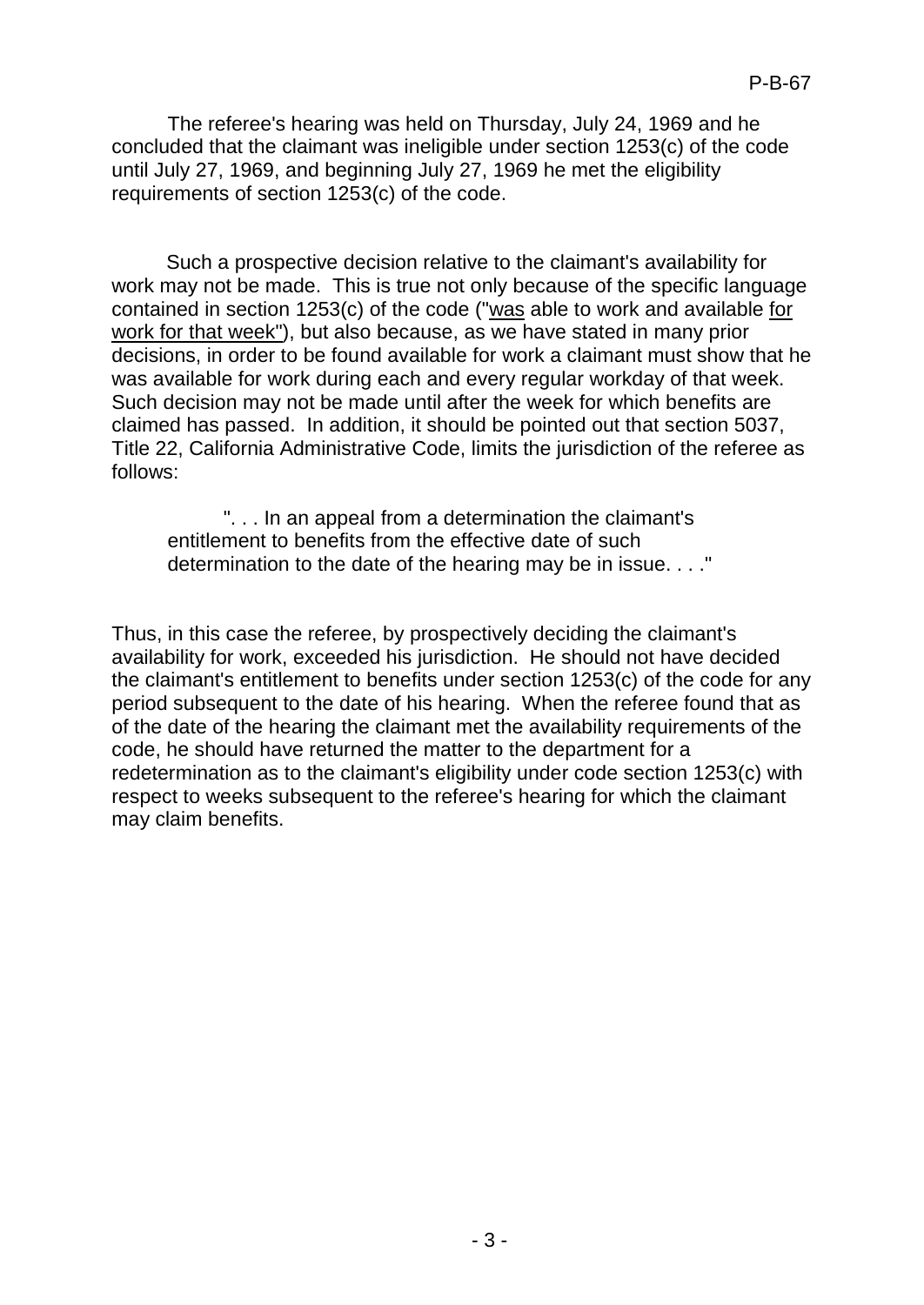### **DECISION**

The decision of the referee is modified. The claimant was ineligible for benefits under section 1253(c) of the code commencing May 25, 1969. The matter is returned to the department in accordance with the above.

Sacramento, California, February 26, 1970

## CALIFORNIA UNEMPLOYMENT INSURANCE APPEALS BOARD

ROBERT W. SIGG, Chairman

CLAUDE MINARD

DON BLEWETT

# CONCURRING - WRITTEN OPINION ATTACHED

LOWELL NELSON

JOHN B. WEISS